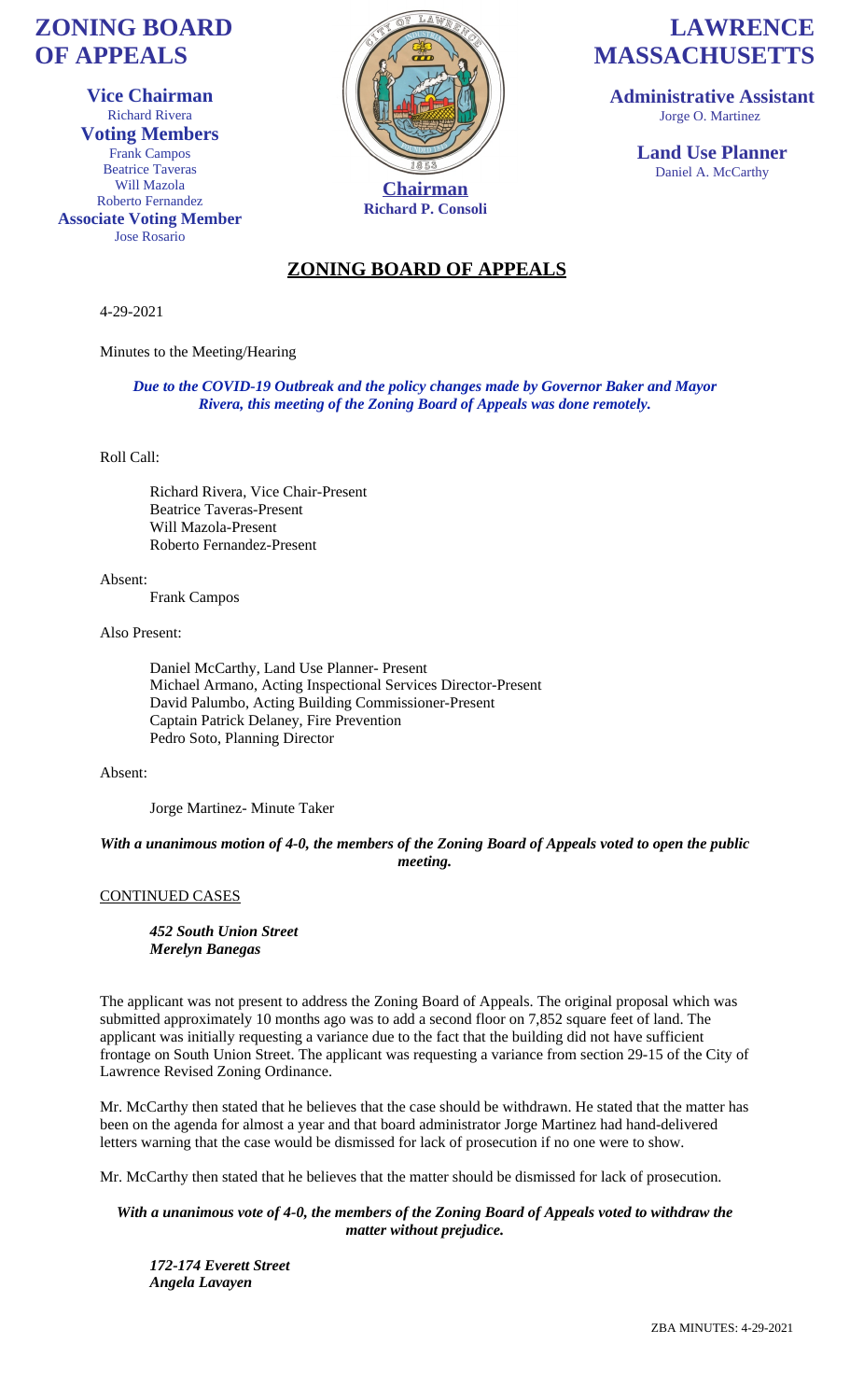Present to address the members of the board were Angela Lavayen as well as Liliana Peralta. Ms. Peralta spoke and stated that she had received new plans from her architect and did not want to spring them onto the board members at the moment. She then stated that she would like to continue the matter until next month in order to give the board members adequate time to review the plans.

#### *With a unanimous motion of 4-0, the members of the Zoning Board of Appeals voted to continue the matter until next month.*

#### *540 Essex Street Prime Real Estate Investment*

Present to address the members of the board were Sadie Camilo and Attorney Anthony Copani.

The original submission was made by Prime Real Estate Investments to construct eight residential units on the second and third floors and make the first floor commercial. The city had some objections initially in regards to the size of the development and the direction that the city would like to see Essex Street take in the future.

Attorney Copani stated that he would be requesting a continuance in hopes that at the next meeting will have five members instead of four, making the possibility of receiving a positive vote easier.

#### *With a unanimous motion of 4-0, the members of the Zoning Board of Appeals unanimously voted to continue the matter until next month.*

#### *32 Alder Street Luis Javier*

Present to address the members of the board were Marcos and Lunara Devers.

The original proposal was for a subdivision that would facilitate the construction of a single-family home on the new lot.

Mr. Devers stated that he would be requesting a continuance.

#### *With a unanimous motion of 4-0, the members of the Zoning Board of Appeals unanimously voted to continue the matter until next month.*

#### *51-53, 55-57 Springfield Street Randy De La Cruz, Ceneida Valentin*

Present to address the members of the board was Joelivi Gonzalez.

He stated that the proposal was for four residential units with one parking spot per dwelling unit and that the land is a combination of two lots for a total of 5,868 square feet.

Mr. McCarthy stated that the matter had been before the board previously, approximately two years ago. Mr. McCarthy then stated that the building was once a bar and some sort of club. He then stated that Springfield Street is not a good part of the city for a club or a bar and that a residential use may be a lot more appropriate for the neighborhood.

He then stated that the applicant is requesting two variances, one from section 29-15 for dimensional requirements as well as a variance from section 29-18 for parking. Mr. McCarthy then stated that the variance would be warranted.

*With a unanimous vote of 4-0, the members of the Zoning Board of Appeals decided to issue the parking and dimensional variances.*

*511-529 Broadway Roger A. Farah*

Present to address the members of the board was Roger Farah. He stated that he is the owner of the subject property and applied for a variance for the purpose of constructing new apartments at the above address. He stated that the property currently contained 5 commercial units. The upper floors are all wide open but he believed that there were apartments there in the past.

His plan is construct 14 units. There would be 6 one-bedroom units and 1 two-bedroom unit on each floor. He stated that the units would be luxury apartments with granite counter-tops.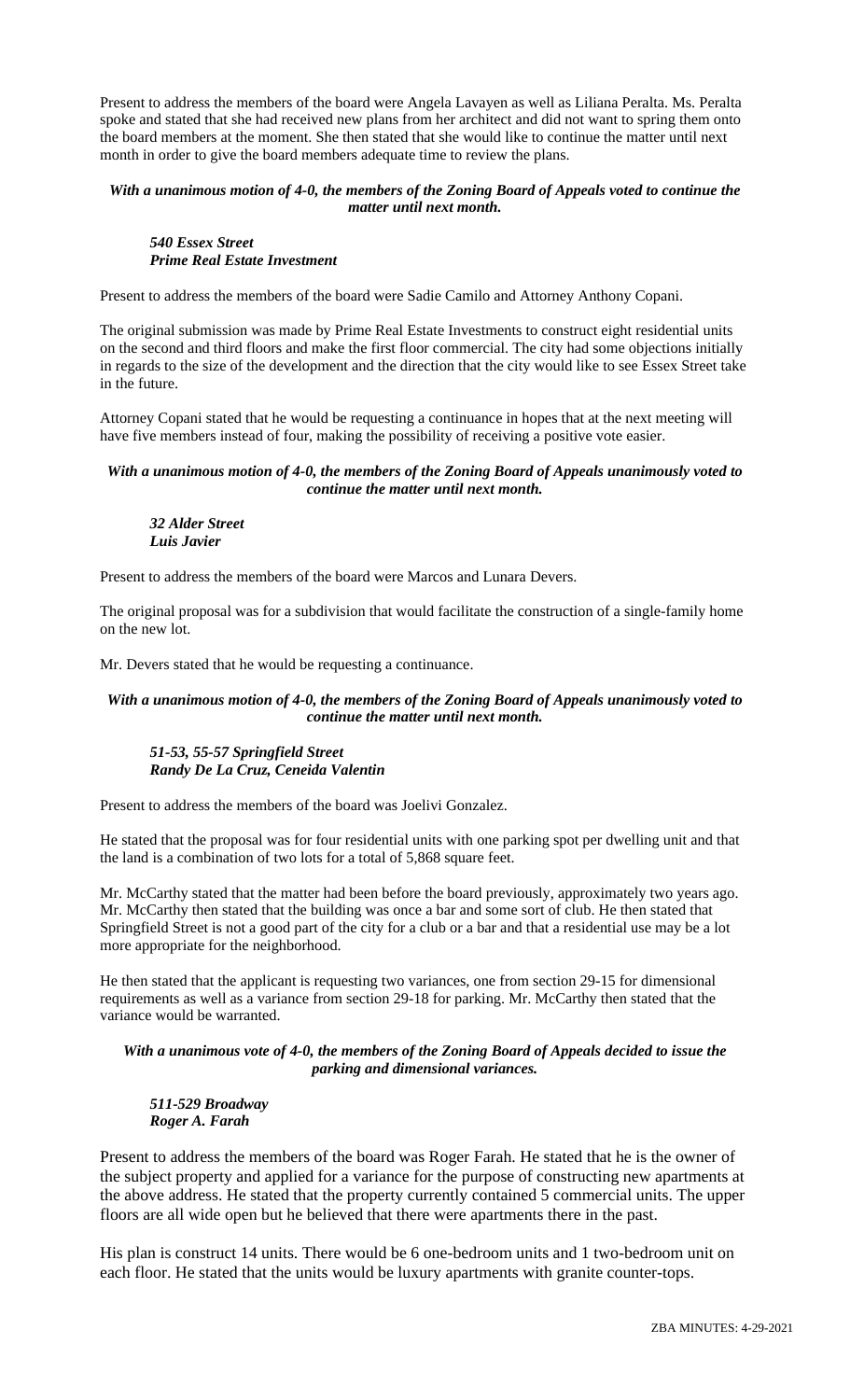The board then called on Land Use Planner Dan McCarthy for the City's position. Mr. McCarthy stated that the city would not be supportive of this project. The land is located in a B-2 secondary business district and the ordinance requires a minimum of 1750 square feet of land for each residential unit. As the lot was only 5830 sf, the applicant is entitled to 3 units by right. The City could see the necessity of allowing 4 units to make the units even, but 14 units was well beyond what the City would consider. He then commented that the plans don't provide information on the size of the units, but he had done the math and the units averaged 300-400 sf each. He stated that there was no hardship with the land that would warrant such a variance.

Mr. Farah responded that his project was intended to serve a population that needed housing and that single bedroom units were the most needed in the City. He then stated that Mr. McCarthy has a personal grievance with him over another property and wasn't being truthful.

Mr. McCarthy stated that the undersized units were not even close to the minimum size recommended by the state department of housing or any number of realtor groups.

The property was located on Broadway which had a number of similar types of housing that were SRO's or modified single units. That this type of residence is transient and not intended for long term residence. He then commented that Broadway seems to end up with the worst of the social programs and because of that there was a problematic population which affected the area. The City has been trying to improve the area.

Mr. Farah stated that his property should not be considered part of that and stated that he owned another building a block away with 300 sf units and that the property was great.

Mr. Richard Rivera interjected that maybe the project could be downsized to 10 units. 5 per floor. He could create new plans.

Applicant stated he would do ten units. He indicated he wanted a vote.

Mr. McCarthy stated that he wouldn't consider anything without new plans, and commented that he submitted plans were very poor without adequate information and were done by an unlicensed party. Without plans the City wasn't willing to banter over the number of units that would fit.

The applicant stated that his plans were done by a professional architect and stamped.

He stated he would request a continuance.

A motion was made to continue and seconded.

With no further discussion,

The members of the board voted and the results are as follows:

Richard Rivera, Chair- Yes to continue Roberto Fernandez- Yes Beatrice Taveras- Yes Jose Rosario- Yes

The case was continued until the next scheduled meeting.

*486 Andover Street Elias Kanj, Bachir Lib*

Present to address the members of the board were Elias Kanj and Frank Giles.

Mr. Giles presented plans to the members of the board.

Mr. Giles then stated that the property used to be the old University Cap and Gown and that the applicant is requesting a variance in order to construct 17 apartments that will span three stories. He then stated that the apartments will be one-bedrooms and two-bedrooms.

Mr. McCarthy then stated that under the zoning ordinance the applicant would only be allowed five units. He then stated that the request for 17 units is a lot and that the applicant may be over-developing the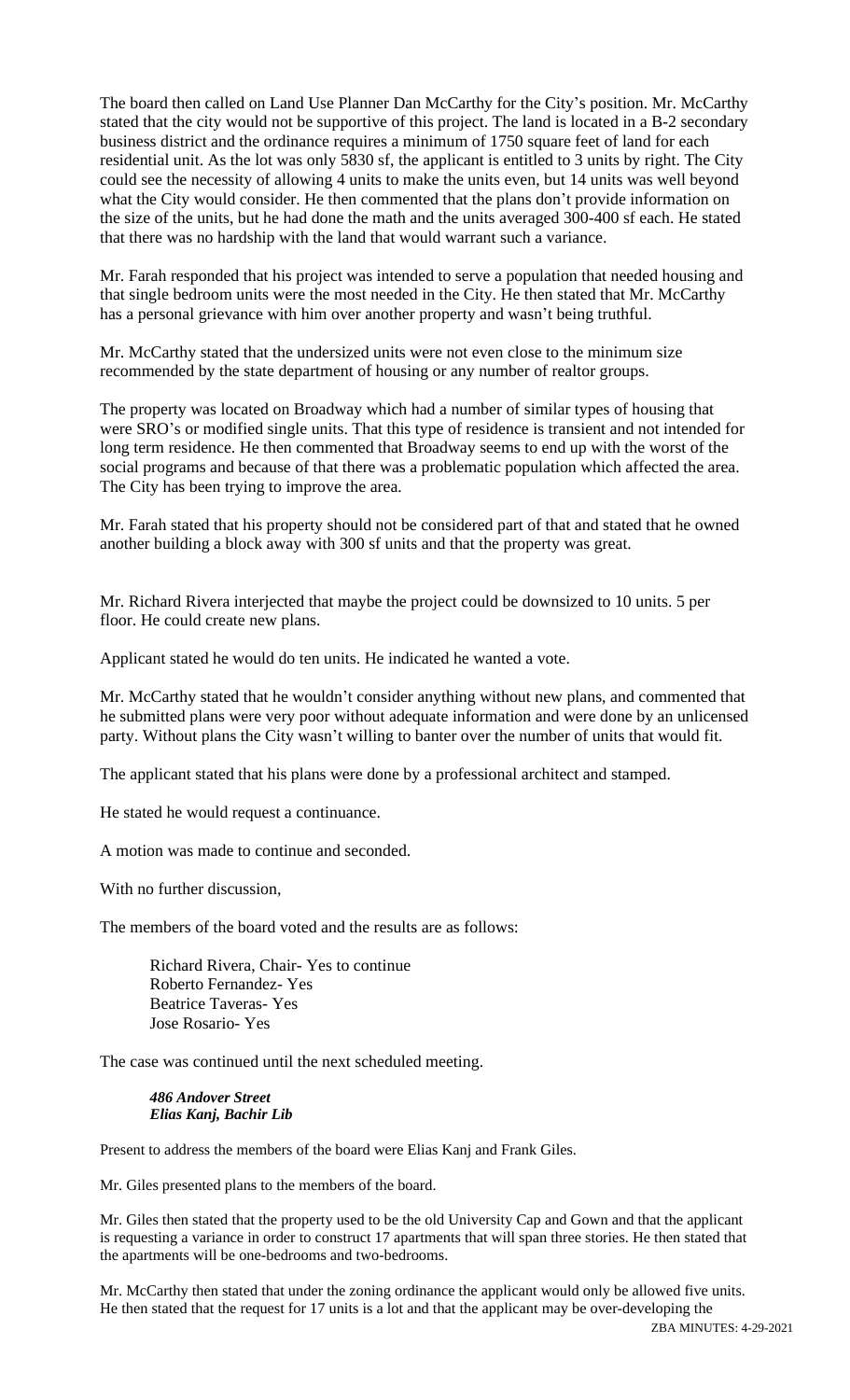property if this were to go through. He then stated that it is possible that there can be a valid hardship that is associated with the land and that he would request that the newly submitted plans accurately depict the square footage for each unit. He then stated that 8-10 apartments may be a bit more reasonable of a request.

Mr. McCarthy then stated that the Lawrence Planning Board has strict standards in regards to the unit sizes and the board normally us the state standards as guidelines for the unit sizes. He then stated that one or two units being undersized would be understandable, but all of them being undersized is unacceptable.

The applicant's attorney then asked why the Lawrence Planning Board would need to get involved. Mr. McCarthy then stated that the Planning Board has residential jurisdiction.

Mr. Kanj then stated that he would be requesting a continuance in order to create a new set of plans. He then stated that he would like to work with the city to see what can be done.

#### *With a unanimous motion of 4-0 the members of the Zoning Board of Appeals voted unanimously to continue the matter until the next meeting.*

#### *91-95 East Haverhill Street Jose Batista*

Present to address the members of the board was Frank Giles. Mr. Giles stated that he was before the members of the board in order to secure a variance from the ordinance that will allow his client to subdivide and construct a two-family home. He then stated that his client was not present.

Mr. McCarthy then stated that the plans that were submitted did not provide any information about the existing units on East Haverhill Street.

Conversation ensued in regards to the plans.

Mr. Rivera then stated that he would like some time to review the newly submitted plans.

#### *With a unanimous motion of 4-0 the members of the Zoning Board of Appeals voted unanimously to continue the matter until the next meeting.*

#### *49-51 Doyle Street Josue Garcia*

Present to address the members of the board were Frank Giles and Josue Garcia. Mr. Giles stated that he was before the board in order to secure a variance to facilitate a subdivision along with the construction of a single-family home.

Mr. Giles then stated that his client had purchased a three-family home with a large lot right next door. He then stated that his client wishes to renovate the three-family home and build a single-family home on the new lot. He stated that the new building would be on a \$5,000 square foot lot with adequate parking.

Mr. McCarthy then stated that the city received a \$1,000,000 grant for work on an intersection branching off of Doyle Street and that the proposed subdivision and home would be in close proximity to this work. He then stated that he would consider imposing some conditions.

#### *The following conditions were presented to the applicant:*

- *1. Homes must be constructed in such a way that they will architecturally complement each other.*
- *2. Plans for the home and subdivision must be reviewed by the City Engineers as well as the Department of Public Works.*

Also present to address the members of the board were two Lawrence residents. Eduardo Brea as well as Anita Robinson were both resident of Doyle Street who both expressed their concerns about the new development and how the proposal would only exacerbate the parking issues within the neighborhood. It was then stated that the rear of the building where the parking lot is located is very steep especially as it gets closer to the direct abutter.

Mr. Garcia then stated that he would be installing a retaining wall for the parking area that will prevent any sort of structural occurrence.

Both Mr. Brea and Ms. Robinson agreed that the development would not be in the best interests of the neighborhood.